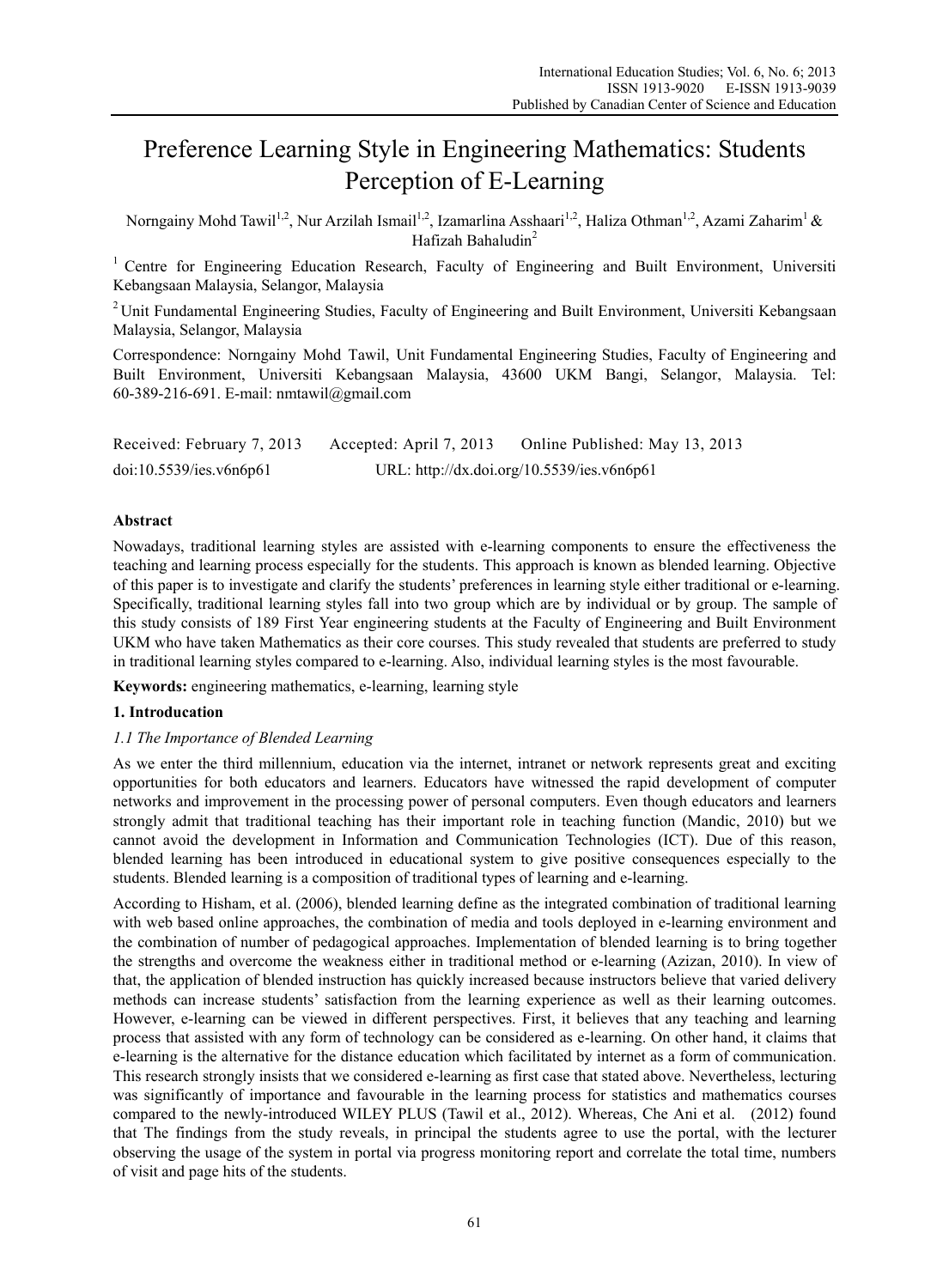# *1.2 E-Learning as Tools for Better Understanding in Engineering Mathematics*

The conceptions, attitudes, and expectations of the students regarding mathematics and mathematics teaching have been considered to be very significant factor underlying their school experience and achievement (Borasi, 1990). This fact also supported by Yushau (2006) that students experience difficulties in studying Mathematics since they have to understand the theories and rememorize the formulae. Based on this reason, Faculty of Engineering and Built Environment (FKAB) implemented e-learning system known as WILEY-PLUS to assist students as well as lecturers to get effective teaching and learning process. Wiley-plus is a web based application that assists instructor in preparing for classes and lectures and automates the process of assigning and grading homework. As a result, students like and satisfied about the idea of blended learning (integrated traditional learning with Wiley-Plus) that implemented in mathematics courses (Razali et al., 2010). In order to be parallel with young generations in terms of technology, e-learning was introduced to engineering students in FKAB with the hope that e-learning is a way to enhance learning in a more convenience and cost-effective manner (Tawil et al., 2012).

As far as we concern, students adapted the concept of blended learning. However, adapted the concept of blended learning is not prove that students can accept the concept wholeheartedly. Could be e-learning has same priority with the traditional learning style in students' view? Therefore, the objective of this research is to investigate and clarify the students' preferences in learning style either traditional or e-learning. The traditional learning style can be categorized into individual (read text or reference book; read lecture notes; read their own exercises and group learning style (discussion with friends, asked tutor or lecture). Albano and Ferrari (2008) has overcome the current separation between technology and educational research, as their joint use can provide matchless opportunities for dealing with most of the learning problems related to mathematical concepts as well as to linguistic, metacognitive, and noncognitive factors. Meanwhile, e-learning can be defined using mathematical applications in the Wiley-PLUS or using any web sites related to mathematics.

In evaluating the students achievement, e-learning can beneficial to the students and the lecturers as well since both parties can monitor the achievement at anytime and anywhere which give the students chance to test their ability and understanding as much as they want. This research has been done by Rasila et al. (2010) with the results of their experiences have shown that e-assessment is suitable for large scale teaching of engineering mathematics, it does not lead to overwhelming technical problems, and it can be highly motivating for the students. Besides these benefits, the system may lead to cost savings, at least in the long run.as also mentioned by David et al. (2010) that the applications in mathematics e-learning indicate both present and potential uses for this software as a basis for eLearning applications in Science, Technology, Engineering and Mathematics through the addition of suitable pedagogies. Pais et al. (2004) doing research in e-learning found that this solution involves the assistance of computers working as pedagogical tools complementary to the traditional methods that are used in the teaching of subjects such as Mathematics, Electrics and Electronics can help the students focus and understand more in other subject.

Bringslid (2002) mentioned that the improvement of understanding mathematics by using interactive and personalized documents on the Web could reverse bad trends, and the problems associated with recruiting girls into engineering and mathematics also have to be emphasized through the selection of applications. With ICT, students can get more information and examples to help them to understand mathematics. With better understanding in mathematics the students can apply in engineering subjects (Tawil et al., 2010). In 2005, Albano conclude that, many interesting starting points have been arisen from the described beginning investigations and planned to use them as basis for further inquiries and more intensive and suitable activities in blended learning..

# **2. Method**

# *2.1 Participants*

Questionnaires were given to the first year students from academic session 2011/2012 at Faculty of Engineering and Built Environment (FKAB), UKM. A total number of 189 students are involved in this study with 42 students from Civil & Structure Engineering (JKAS), 68 students from Mechanical & Material Engineering (JKMB), 25 students from Chemistry& Process Engineering (JKKP) and 54 students from Electric, Electronics & System Engineering (JKEES). The percentage of the students based on their gender as depicted in Figure 1. It shows that 55 percents of the students are male whereas the others are female students.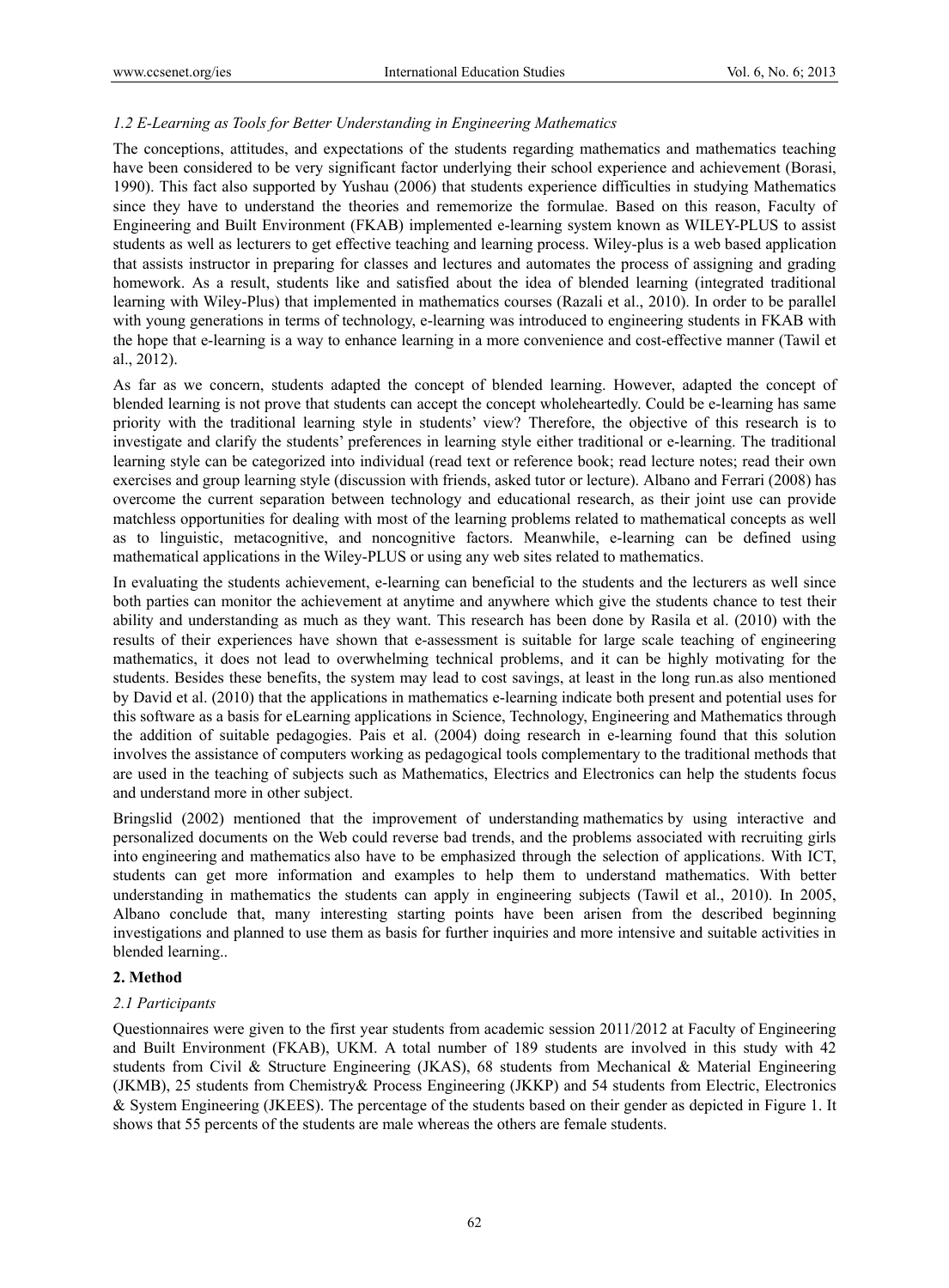



Figure 1. Percentage of the students based on the departments in FKAB

# *2.2 Instruments*

Scope of the questionnaire was about their perception on learning style specifically. The instrument used in this study was the survey that has two parts which are student profile and students' perception of learning style. At each question the students are required to mark using the Likert scale of 1 to 10. Mark as 1 for most important and mark as 10 for least important with the given statements.

This study utilized the data gathered by the survey instruments to answer the research questions. The data obtained from the returned surveys were analyzed, and responses to the research questions were made using simple statistical method to analyze level of important on each attribute.

#### **3. Results and Discussion**

First and foremost, students' exposure or experience toward internet has been evaluated. The reason of this attribute is to ensure that early of assumption towards students is true. Researchers assume that half of the students were familiar with the internet more than two years. As we know, e-learning requires students well known using internet. Result indicates that the assumption is true which 65 percents of students experience using internet more than four years as shown in Figure 2.



Figure 2. Percentage of the students based on their experience using the Internet

Briefly, Table 2 shows the students importance level of each attribute. At a glance, traditional learning style is dominant the upper rank whereas e-learning attribute fallen into last rank. In other words, students prefer traditional learning style compared to e-learning. The implementation of Wiley-Plus in their courses does not change students' perception toward learning style. Specifically, read text or reference book and read lecture shows the most preference learning style to the students with 3.63 points. It followed by read their own exercises and read tutorial with mean 3.94 and 3.74, respectively. Students still firmly believe that traditional way of learning is more important than e-learning. It can be prove by result that represents in Table 2. It shows that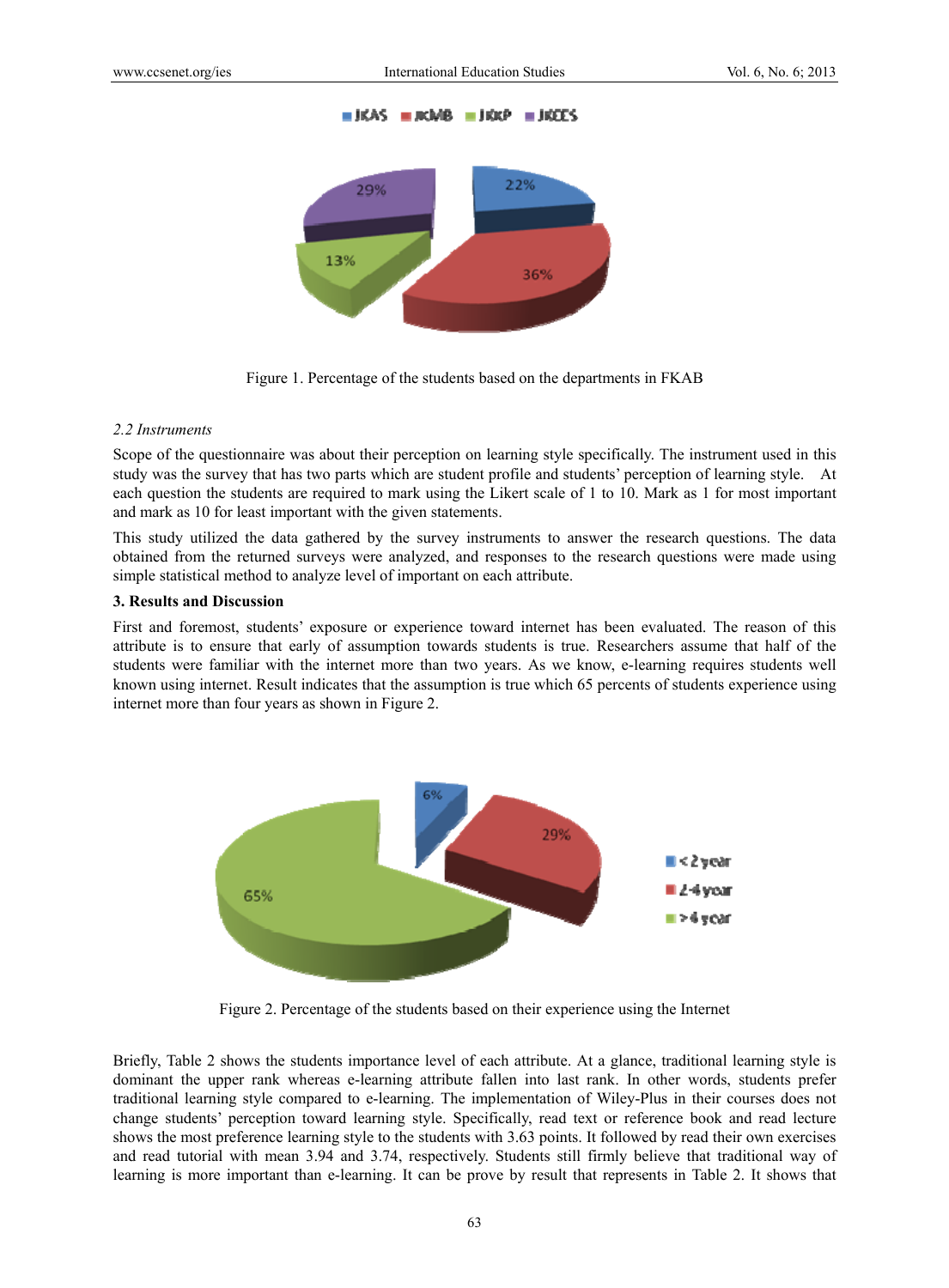students feel least important to using mathematical applications in the Wiley-Plus (5.67 points) or any related mathematics website (5.89). Basically, we know that students experienced using internet but they are not considered e-learning has the same priority with traditional learning. Based on the Table 1, students are not favourable with the e-learning attribute.

In other perspective, students prefer to be alone rather than in group during learning process. The result indicates that individual learning style fall in upper rank. In contrast, group learning style fall in middle rank which asked the tutor is preferable (4.42 points). It followed by asked lecturer (4.17 points) and discussions with friends (4.13 points).

| Rank | The approach used                                       | Mean |
|------|---------------------------------------------------------|------|
|      | Read text or reference book                             | 3.63 |
| 2    | Read lecture notes                                      | 3.63 |
| 3    | Read their own exercises                                | 3.94 |
| 4    | Read tutorial                                           | 3.74 |
| 5    | Discussion with friends                                 | 4.13 |
| 6    | Asked lecturer                                          | 4.17 |
| 7    | Asked Tutor                                             | 4.42 |
| 8    | using mathematical applications in the Wiley-PLUS       | 5.67 |
| 9    | e-learning (using any web sites related to mathematics) | 5.89 |

Table 1. Mean values of students' perception towards approach used

 $(Scale:1=most importance 10=least importance)$ 

#### **4. Conclusion**

This research revealed that students in Faculty Engineering and Built Environment (FKAB) prefer to study in traditional learning style rather than through e-learning. Specifically, students prefer study as an individual as compared to group in learning mathematics. This implies, the importance of e-learning are not move parallel with traditional learning style. Thus, more actions needed to improve the e-learning system so that e-learning can help students in various ways.

#### **Acknowledgements**

The authors would like to thank Universiti Kebangsaan Malaysia for providing the research grant (PTS-2012-016) and (PTS-2012-091).

The author also gratefully acknowledge to the Centre for Engineering Education Research, Universiti Kebangsaan Malaysia in the effort of improving the quality of teaching and learning in engineering education and appreciate the cooperative among the project partners.

# **References**

- Albano, G. (2005). Mathematics and e-learning: Students' beliefs and waits. *Proceedings of the Commission Internationale pour l'Étude et l'Amélioration de l'Enseignement des Mathématiques*, 153-157.
- Albano, G., & Ferrari, P. L. (2008). Integrating technology and research in mathematics education: The case of e-learning. *Advances in E-learning: Experiences and Methodologies*, 132-148. http://dx.doi.org/10.4018/978-1-59904-756-0.ch008
- Azizan, F. Z. (2010). Blended learning in higher education institution in Malaysia. *Proceedings of Regional Conference on Knowledge Integration in ICT*, 454-466.
- Borasi, R. (1990). The invisible hand operating on mathematics instruction: Students´ conceptions and expectations. In T. J. Cooney (Ed.), *Teaching and Learning Mathematics in the 1990s* (NCTM Yearbook) (pp. 174-182). Reston: NCTM.
- Bringslid, O. (2002). Mathematical e-learning using interactive mathematics on the Web. *European Journal Of Engineering Education*, *27*(3), 249-255. http://dx.doi.org/10.1080/03043790210141564